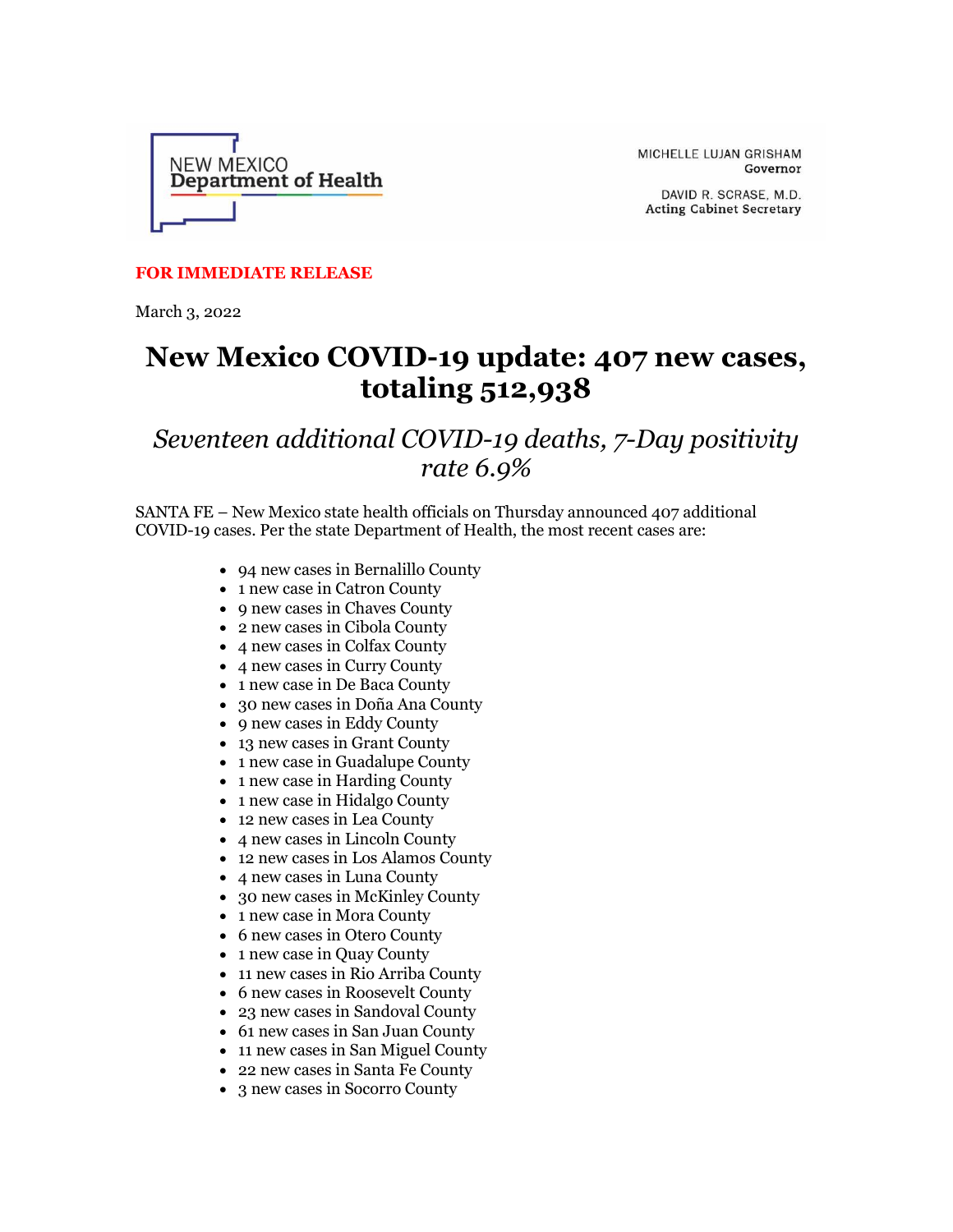- 4 new cases in Taos County
- 1 new case in Torrance County
- 1 new case in Union County
- 11 new cases in Valencia County
- 13 new cases among New Mexico Corrections Department inmates at the Guadalupe County Correctional Facility

The Department of Health on Thursday reported seventeen additional deaths in New Mexico related to COVID-19:

Thirteen recent deaths:

- A female in her 80s from Bernalillo County.
- A female in her 50s from Doña Ana County. The individual was hospitalized and had underlying conditions.
- A male in his 80s from Doña Ana County. The individual was hospitalized and had underlying conditions.
- A male in his 50s from Eddy County. The individual was hospitalized.
- A female in her 60s from Grant County. The individual had underlying conditions.
- A male in his 60s from Rio Arriba County. The individual had underlying conditions.
- A male in his 70s from Roosevelt County. The individual was hospitalized.
- A female in her 80s from Sandoval County.
- A male in his 80s from Sandoval County. The individual had underlying conditions.
- A female in her 80s from San Juan County. The individual was a resident of the
- . • A second female in her 80s from San Juan County.
- A male in his 80s from San Juan County. The individual was hospitalized.
- A male in his 70s from Valencia County. The individual had underlying conditions.

Four\* deaths  $> 30$  days:

- A male in his 60s from Curry County. The individual was hospitalized.
- A male in his 80s from Doña Ana County. The individual had underlying conditions.
- A male in his 60s from Lea County. The individual was hospitalized and had underlying conditions.
- A male in his 60s from Santa Fe County.

The number of deaths of New Mexico residents related to COVID-19 is now 6,956.

\*COVID related deaths are reported when a death certificate has been issued and some death certificates are delayed due to insufficient information.

The ten ZIP codes across the state with the most COVID-19 cases on Thursday, Mar. 3 are:

- $87401 17$
- $87114 15$
- $87109 11$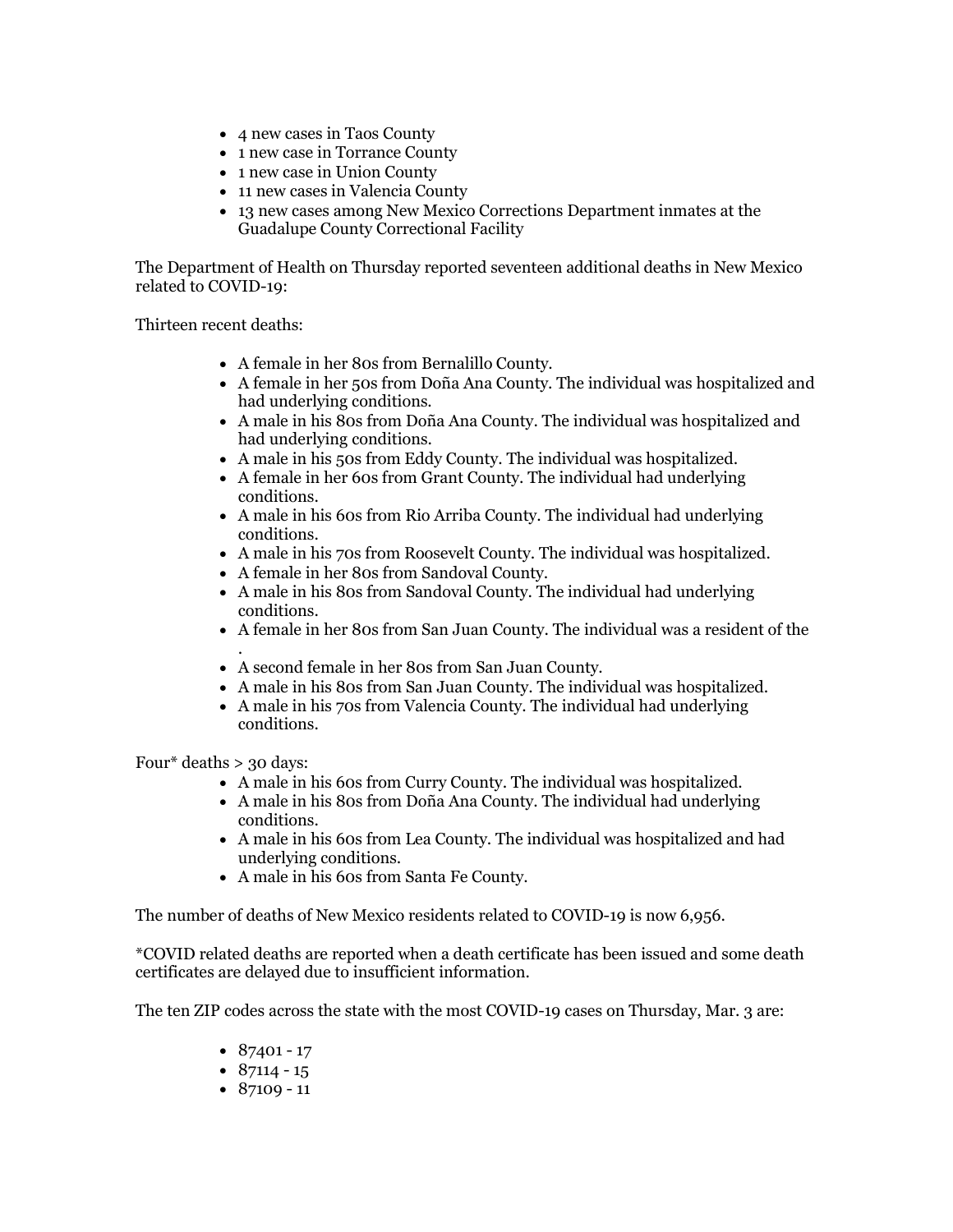- $87111 11$
- 87701 11
- $87124 10$
- 88061 10
- $87317 9$
- $87544 9$
- $87031 8$

Daily case counts and test numbers are raw data based on information the state receives today - meaning data that has not yet been scrutinized to identify potential duplicates or latearriving positives or negatives. Including the above newly reported cases, New Mexico has now had a total of 512,938 COVID-19 cases:

- Bernalillo County: 145,083
- Catron County: 407
- Chaves County: 21,271
- Cibola County: 6,831
- Colfax County: 2,394
- Curry County: 12,485
- De Baca County: 567
- Doña Ana County: 62,300
- Eddy County: 16,949
- Grant County: 6,544
- Guadalupe County: 1,094
- Harding County: 78
- Hidalgo County: 1,075
- Lea County: 19,119
- Lincoln County: 5,148
- Los Alamos County: 2,669
- Luna County: 6,664
- McKinley County: 25,521
- Mora County: 751
- Otero County: 13,239
- Quay County: 1,973
- Rio Arriba County: 9,657
- Roosevelt County: 4,962
- Sandoval County: 33,019
- San Juan County: 40,277
- San Miguel County: 5,692
- Santa Fe County: 27,762
- Sierra County: 2,015
- Socorro County: 3,773
- Taos County: 5,251
- Torrance County: 2,647
- Union County: 775
- Valencia County: 18,326

County totals are subject to change upon further investigation and determination of residency of individuals positive for COVID-19.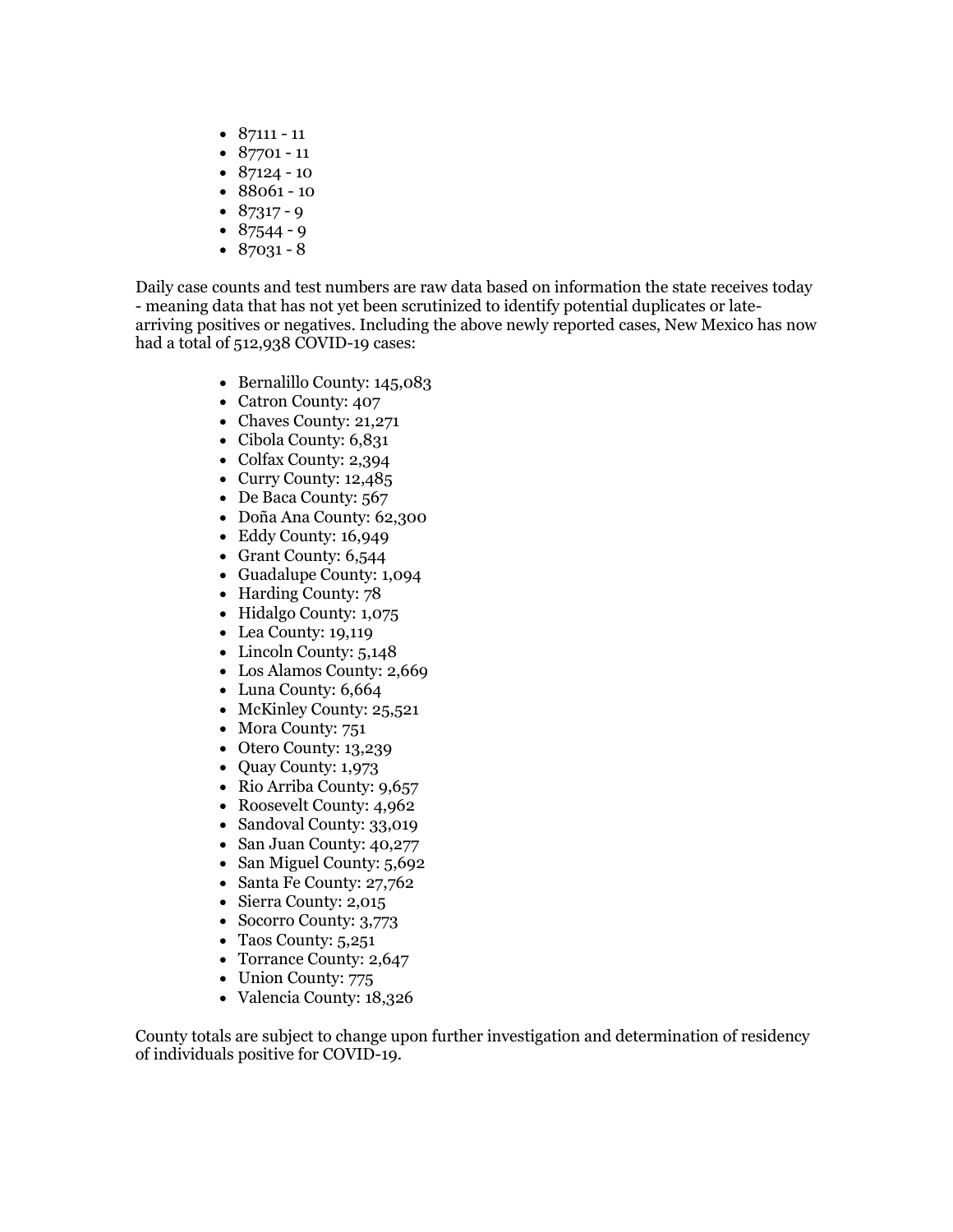The Department of Health currently reports the following numbers of COVID-19 cases among individuals held by federal agencies at the following facilities:

- Cibola County Correctional Center: 550
- Otero County Federal Prison Facility: 614
- Otero County Processing Center: 929
- Torrance County Detention Facility: 428

The Department of Health currently reports the following numbers of COVID-19 cases among individuals held by the New Mexico Corrections Department at the following facilities:

- Central New Mexico Correctional Facility in Valencia County: 487
- Guadalupe County Correctional Facility: 341
- Lea County Correctional Facility: 933
- Northeast New Mexico Correctional Facility in Union County: 221
- Northwest New Mexico Correctional Center in Cibola County: 187
- Otero County Prison Facility: 589
- Penitentiary of New Mexico in Santa Fe County: 275
- Roswell Correctional Center: 369
- Southern New Mexico Correctional Facility in Doña Ana County: 313
- Springer Correctional Center in Colfax County: 271
- Western New Mexico Correctional Facility in Cibola County: 113

As of today, there are 225 individuals hospitalized in New Mexico for COVID-19. This number may include individuals who tested positive for COVID-19 out of state but are currently hospitalized in New Mexico. This number does not include New Mexicans who tested positive for COVID-19 and may have been transferred to a hospital out of state.

As of today, there are 469,859 COVID-19 cases designated as having recovered by the New Mexico Department of Health.

The Department of Health will no longer include data from the Long-Term Care Facilities, effective immediately. This data continues to be tracked by the New Mexico Aging and Long-Term Services Department and can be accessed here: [COVID-19 LTC Resources | NM Aging &](https://r20.rs6.net/tn.jsp?f=001dQv5-6dSlUeU56VYHrbU3jY48GhyhxPB9hO4Y7LJami09-u6EPev1Jro30slSO4OIdngrNPjyWzD4SmPvLleW2EV6YxL7B0ypF6NAhyIQGtrI2uzhOcXF8lMO55HnLpB8zbjfc_3LGSDoWpxCVRrz3o1uU94qXywrUUybxl7yompXdQzHlq2oakunNuuVM1P_GfSNIIPFEz4DlAswDGMr8bcC2OaQgOqowmsClQu879QqmbkMFqCKQ==&c=LyKn9iv-X3kyYFvMG7FnCS8UXSixrsq4-vfVwhC6iOglRjX2AzizrA==&ch=TxKtg6vqVwjEtWzNEgzHXv526oB_fUDshpXIktlxFgbKmzzRBK-epQ==)  [Long-Term Services \(state.nm.us\)](https://r20.rs6.net/tn.jsp?f=001dQv5-6dSlUeU56VYHrbU3jY48GhyhxPB9hO4Y7LJami09-u6EPev1Jro30slSO4OIdngrNPjyWzD4SmPvLleW2EV6YxL7B0ypF6NAhyIQGtrI2uzhOcXF8lMO55HnLpB8zbjfc_3LGSDoWpxCVRrz3o1uU94qXywrUUybxl7yompXdQzHlq2oakunNuuVM1P_GfSNIIPFEz4DlAswDGMr8bcC2OaQgOqowmsClQu879QqmbkMFqCKQ==&c=LyKn9iv-X3kyYFvMG7FnCS8UXSixrsq4-vfVwhC6iOglRjX2AzizrA==&ch=TxKtg6vqVwjEtWzNEgzHXv526oB_fUDshpXIktlxFgbKmzzRBK-epQ==)

Every New Mexican must work together to stem the spread of COVID-19. Wear a mask when in public and around others. **If you are sick, stay home as much as possible.**

New Mexicans who report symptoms of COVID-19 infection, such as fever, cough, shortness of breath, chills, repeated shaking with chills, muscle pain, headache, sore throat, congestion or runny nose, nausea or vomiting, diarrhea, and/or loss of taste or smell should call their health care provider or the NMDOH COVID-19 hotline immediately (1-855-600-3453).

The Department of Health strongly encourages the following groups to get tested:

• Symptomatic people displaying the COVID-19 symptoms of fever, cough, shortness of breath, chills, repeated shaking with chills, muscle pain, headache, sore throat, congestion or runny nose, nausea or vomiting, diarrhea, and/or loss of taste or smell;